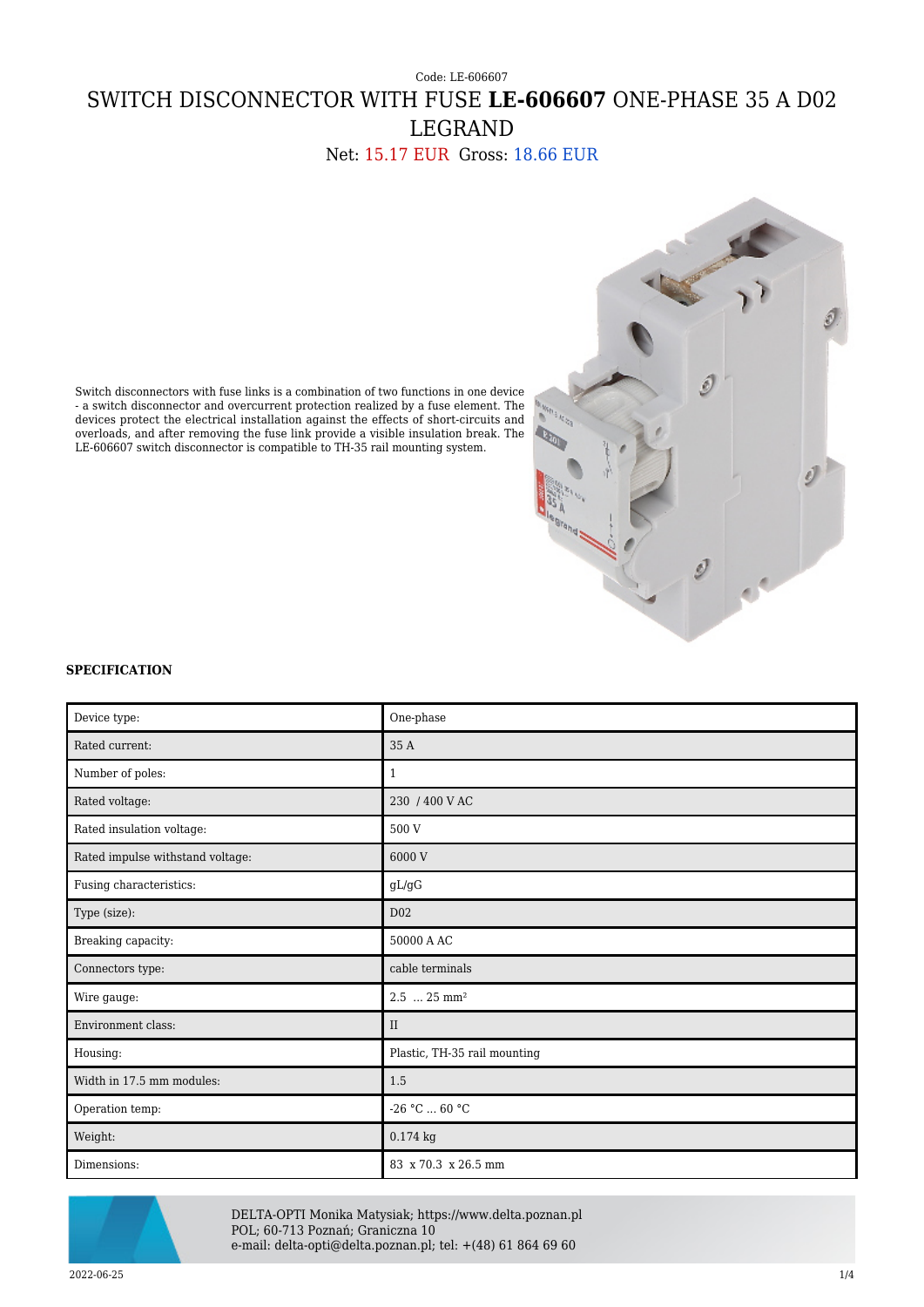| Manufacturer / Brand: | LEGRAND |
|-----------------------|---------|
| Guarantee:            | 2 years |

## **PRESENTATION**

#### Front view:



Open cover of fuse links:



Bottom view:



DELTA-OPTI Monika Matysiak; https://www.delta.poznan.pl POL; 60-713 Poznań; Graniczna 10 e-mail: delta-opti@delta.poznan.pl; tel: +(48) 61 864 69 60

2022-06-25 2/4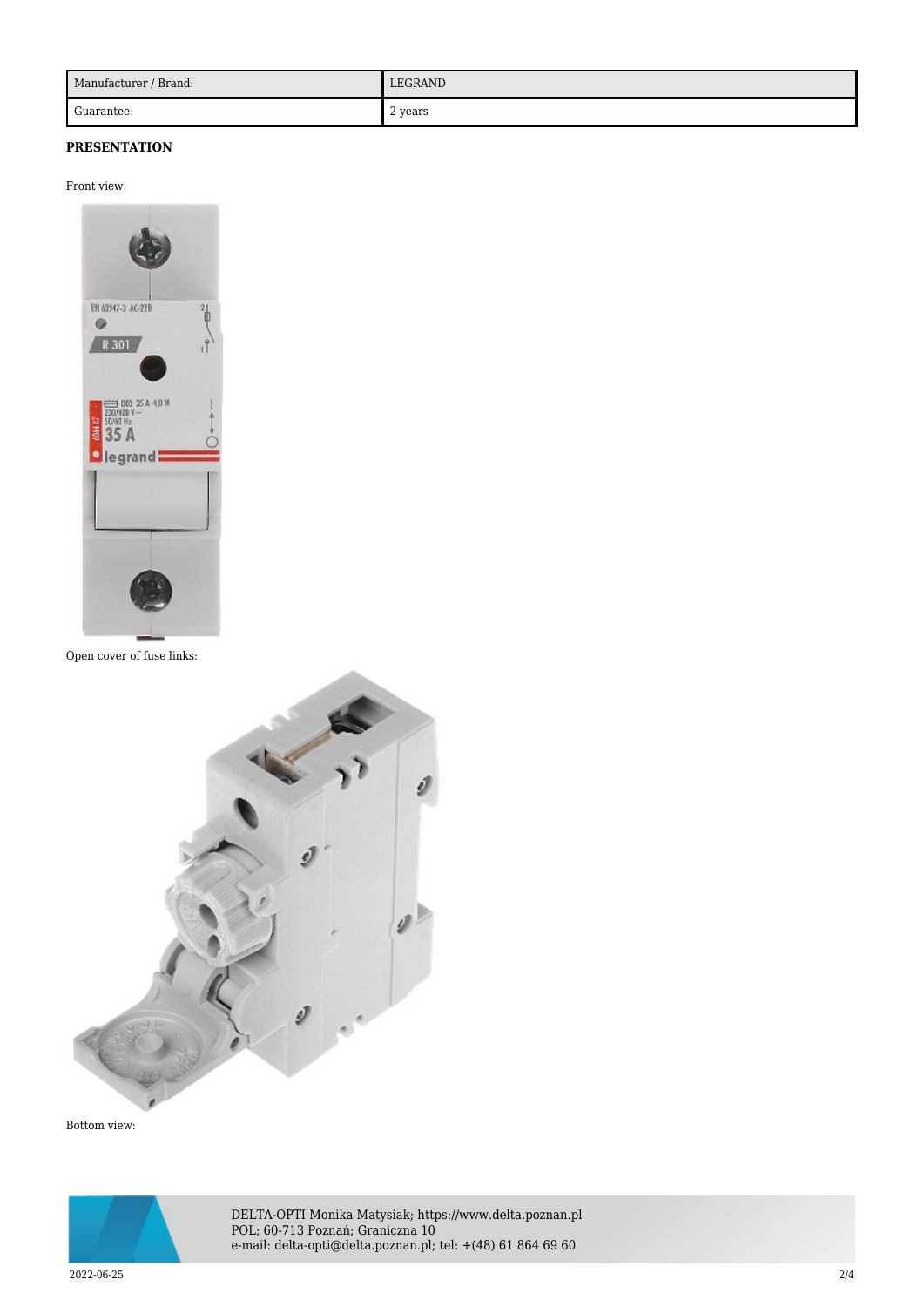

### Top view:



Mounting side view:



DELTA-OPTI Monika Matysiak; https://www.delta.poznan.pl POL; 60-713 Poznań; Graniczna 10 e-mail: delta-opti@delta.poznan.pl; tel: +(48) 61 864 69 60

2022-06-25 3/4